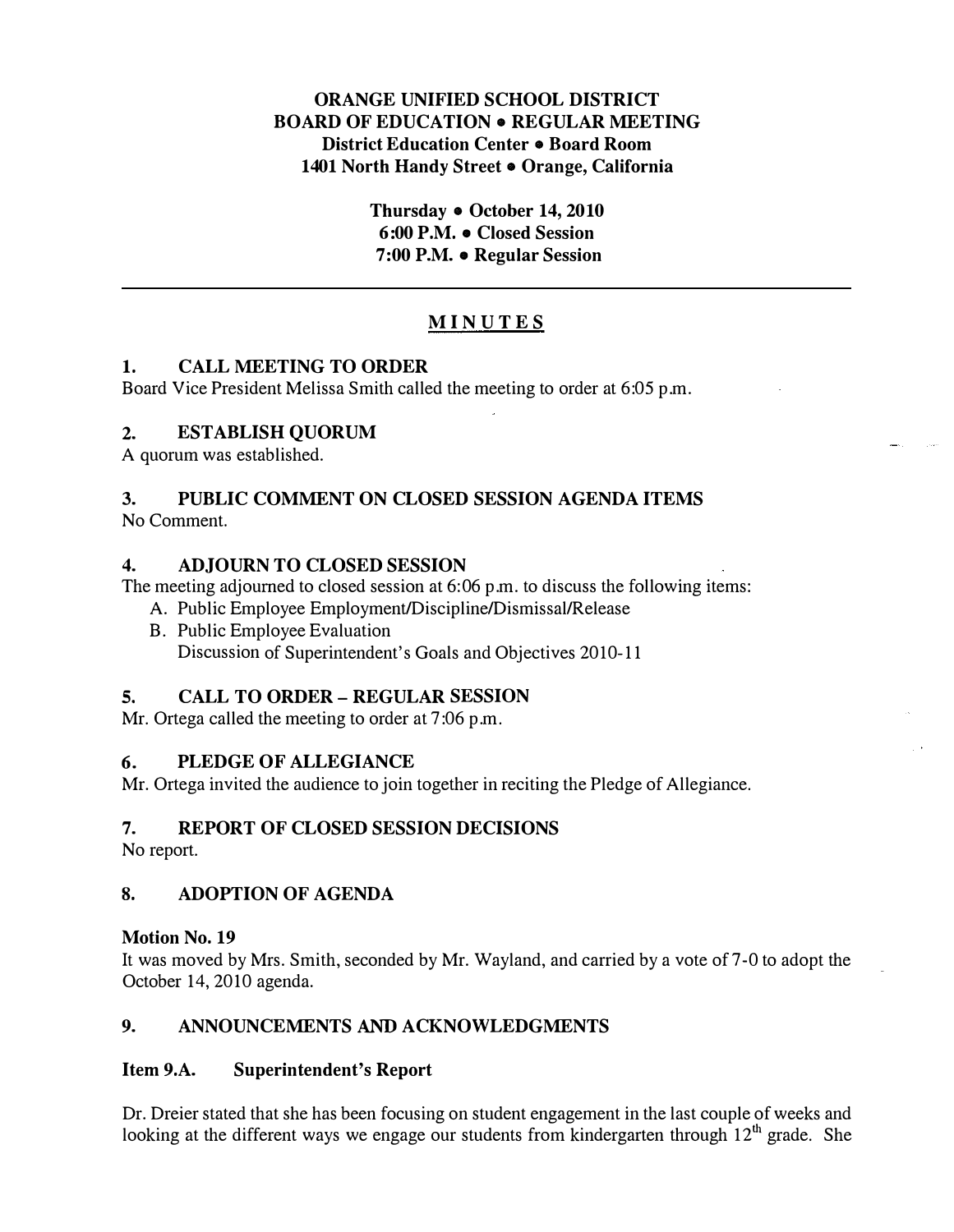reported that she saw a great example of student engagement watching a water polo competition at Canyon High School where SACBE representative, Andrew Grant, was on the team and did a great job.

Dr. Dreier thanked the parent community for what they are doing for their children in the area of adding supplemental student engagement and safe school activities for their students. This week four schools, Canyon HS, El Rancho MS, Santiago MS, and El Modena HS, brought the antibullying program, Rachel's Challenge, to their schools. Dr. Dreier attended the first assembly, which was held at Canyon HS. Students listened and were engaged. The message is "let's be careful of how we treat each other and let's be kind. " Dr. Dreier again expressed her appreciation and stated she was impressed with the level of engagement our parents provide for our students.

On October 27<sup>th</sup> from 7:00 to 9:00 p.m., El Modena High School will be hosting the Orange Unified School District's Annual College Night. Over 50 colleges and universities will participate along with several branches of the military. All high school and middle school students and families are welcome to attend.

Advanced Placement Scholar Awards were awarded to 473 students throughout the District for recognition of their exceptional achievement on AP Exams for 2009-10. The AP program provides students with the opportunity to take college-level courses while still in high school to earn college credit, advanced placement credit or both for successful performance on the AP Exams. Only 18 percent of the nearly 1.8 million students worldwide who took AP Exams performed at a sufficiently high level to earn AP Scholar Awards.

Last week was "Walk to School Day." The participating OUSD Schools were: Anaheim Hills, California, Cambridge, Canyon Rim, Esplanade, Fletcher, Handy, hnperial, La Veta, Olive, Palmyra, Prospect, Serrano, Taft, and Villa Park. Dr. Dreier participated with the Handy Elementary group.

# Item 9.B. Board Presidents Report

Mr. Ortega encouraged people to become educated with the votes. There are many important measures and many candidates listed on the ballot this year. Mr. Ottega suggested that everyone read the sample ballot and make the most educated vote. He added, "Please vote on November 2."

## Item 9.C. Board Recognition of Students, Staff and Community

No comments.

# Item 9.D. Outstanding Employee of the Month

The Board of Education recognized Prudencio Eloyza, Custodial Foreman, Maintenance and Operations, as the recipient of the Outstanding Customer Service Award for the month of October. On behalf of the Board of Education, Mr. Ortega presented a Certificate of Recognition to Mr. Eloyza and expressed appreciation for his dedication to the students of the District.

## Item 9.E. State of the School Report

Jorge Munoz, SACBE Representative from Villa Park High School, presented his state of the school report which highlighted many of the educational and social activities taking place this semester.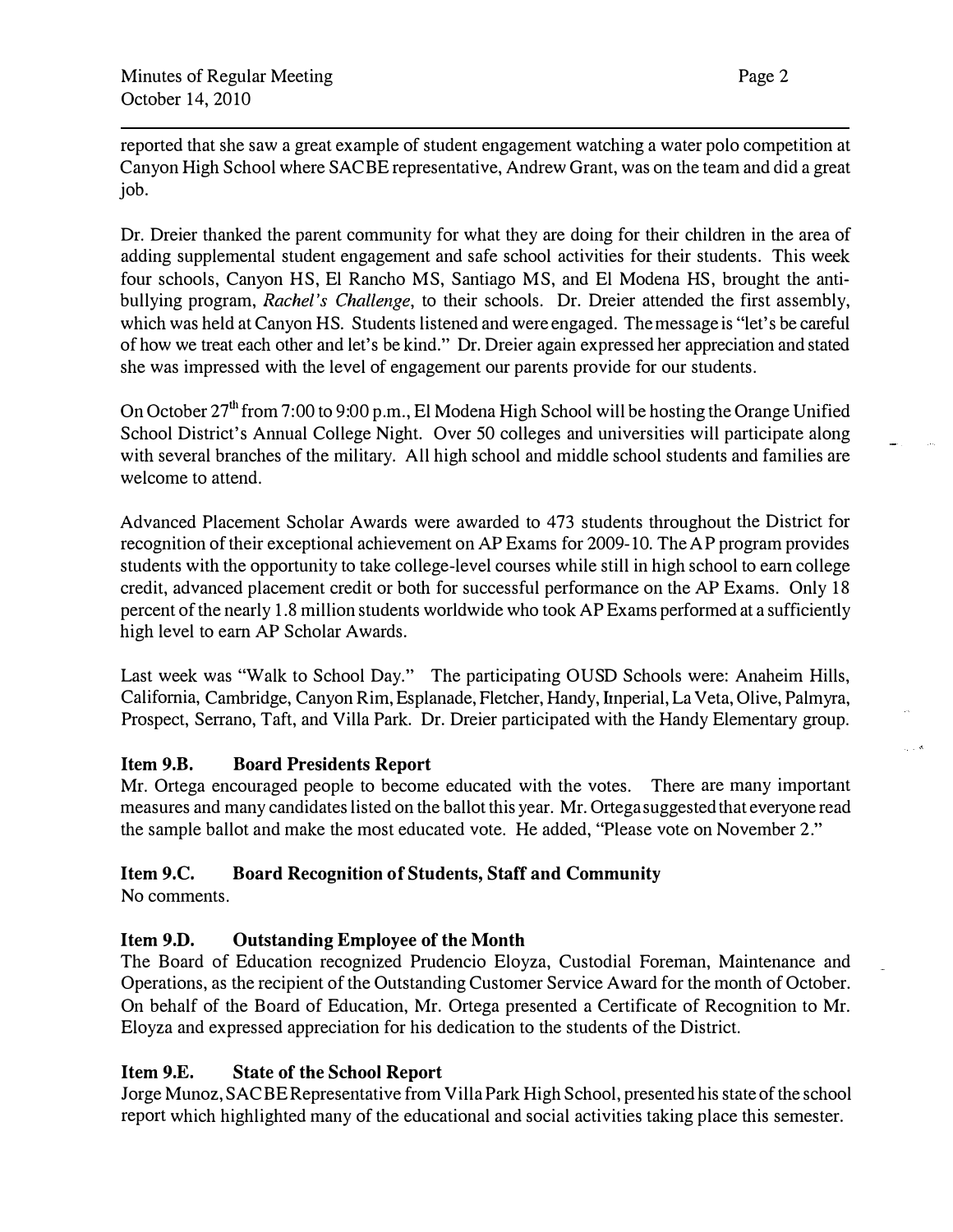#### 10. APPROVAL OF MINUTES

September 23, 2010 (Regular Minutes)

#### Motion No. 20

It was moved by Mrs. Nichols, seconded by Mr. Wayland, and carried by a vote of 7-0 to approve the minutes of the September 23, 2010 regular meeting.

## 11. PUBLIC COMMENT: Non-Agenda Items

#### Speakers

Larry Cohn, Co-chair of El Modena HS Grad Nite Committee, provided an update on the E1 Modena Grad Nite activities. He noted that El Modena will· be hosting an autumn carnival as a fund raiser the last weekend in October.

## 12. ACTION ITEMS

#### Item 12.A. Student Calendars, 2011-12, 2012-13

The recommended student calendars for 2011-12 and 2012-13 was presented by Mr. Ed Kissee and reflected the schedule and savings of the "modified" traditional track student calendars. The recommended calendars meet state requirements for the number of school days and/or instructional minutes for the school year. The attached recommended student calendars are reflective of the preferences of the school community within the parameters provided.

#### Motion No. 21

It was moved by Mrs. Nichols, seconded by Mr. Wayland, and carried by a vote of 7-0 to approve the attached recommended student calendars for the 2011-12 and 2012-13 school years.

#### Item 14.B. Public Hearing on the sufficiency of Textbooks, Instructional Materials and Science Lab Equipment (912) and Adoption of Resolution No. 11-10-11

The Williams Settlement set a specific timeline for districts in certifying the sufficiency of textbooks, instructional materials, and science lab equipment (9-12). The settlement requires the hearing to be held prior to the end of the eighth week after the first day pupils attend school. Education Code specifies that the governing boards of school districts establish steps and procedures and take appropriate action to ensure the availability of textbooks and instructional materials on a yearly basis.

## Public Hearing

The Board President closed the regular meeting of the Board of Education and opened the public hearing at 7:33 p.m.

#### **Speakers**

There were no speakers.

The Board President closed the public hearing and reopened the regular Board of Education meeting at 7:34 p.m.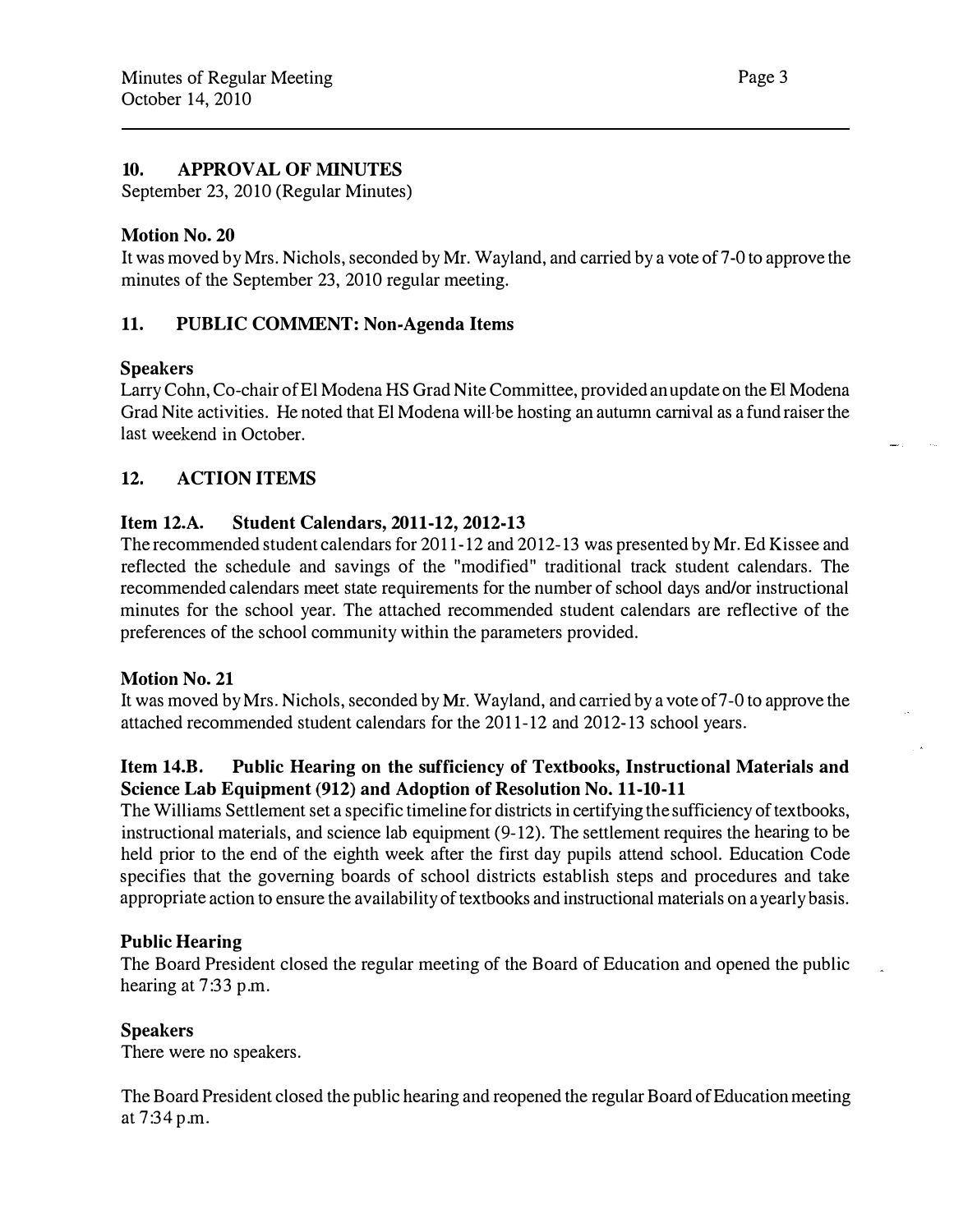## Motion No. 22

It was moved by Mrs. Nichols, seconded by Mrs. Smith, and carried by a vote of 7-0 to adopt Resolution No. 11-10-11, and certify to the California Department of Education that the District has complied with the requirement of Education Code Section 601 19(c) and 60422(b).

# 13. INFORMATION/DISCUSSION ITEMS

# Item 13.A. Review of Current Board Policy and Bylaws: Naming of Facilities

On August 26, 2010 the Board received a request from Robert Torres, Chairman of the Committee for Ramirez, to rename Esplanade Elementary School for Lorenzo Ramirez in recognition of his efforts to end segregation in the El Modena school system during the 1940s. The Board directed staff to bring back information on the current policies, bylaws and practices for naming District facilities. Accordingly, Mr. Kissee gave a presentation concerning the requested information and reviewed how board policies and board bylaws work.

## Item 13.B. Territory Transfer Request - Advisory Position to the Orange County Committee on School District Organization on the Proposed Transfer of Territory

On September 24, 2009, the Board received a presentation from Deborah Johnson, Ph.D., president of the Inter-Canyon League, requesting Board of Education support in transferring the canyon community, including Silverado, Modjeska, Williams, Harding, Ladd, and Black Star Canyons to Saddleback Valley Unified School District. On November 12, 2009, the Board received a staff presentation on the impact of the request. No action was taken by the Board of Education nor was a recommendation submitted by staff concerning this territory transfer at that time. In keeping with the Education Code, the Inter-Canyon League circulated a petition to the residents of the area they propose be transferred to Saddleback Valley Unified School District. The petition was validated by the County Registrar of Voters. See attached presentation.

On July 24, 2010, the Board took action to recommend that the Orange County Committee (Committee) on School District Organization deny the proposed transfer. On August 4, 2010, the County Committee received testimony on the territory transfer request at Chapman Hills Elementary School and the Saddleback Valley Unified School District administrative offices. The next step in the territory transfer process is for the Committee to commission an environmental impact report on the proposed transfer.

# Item 13.C. Budget Update

Mr. Christensen provided an update to the District budget adopted on June 10, 2010. Impacts to the adopted budget were presented. See attached presentation.

# 14. CONSENT ITEMS

Mrs. Nichols stated that she will abstain from voting on the Personnel Report.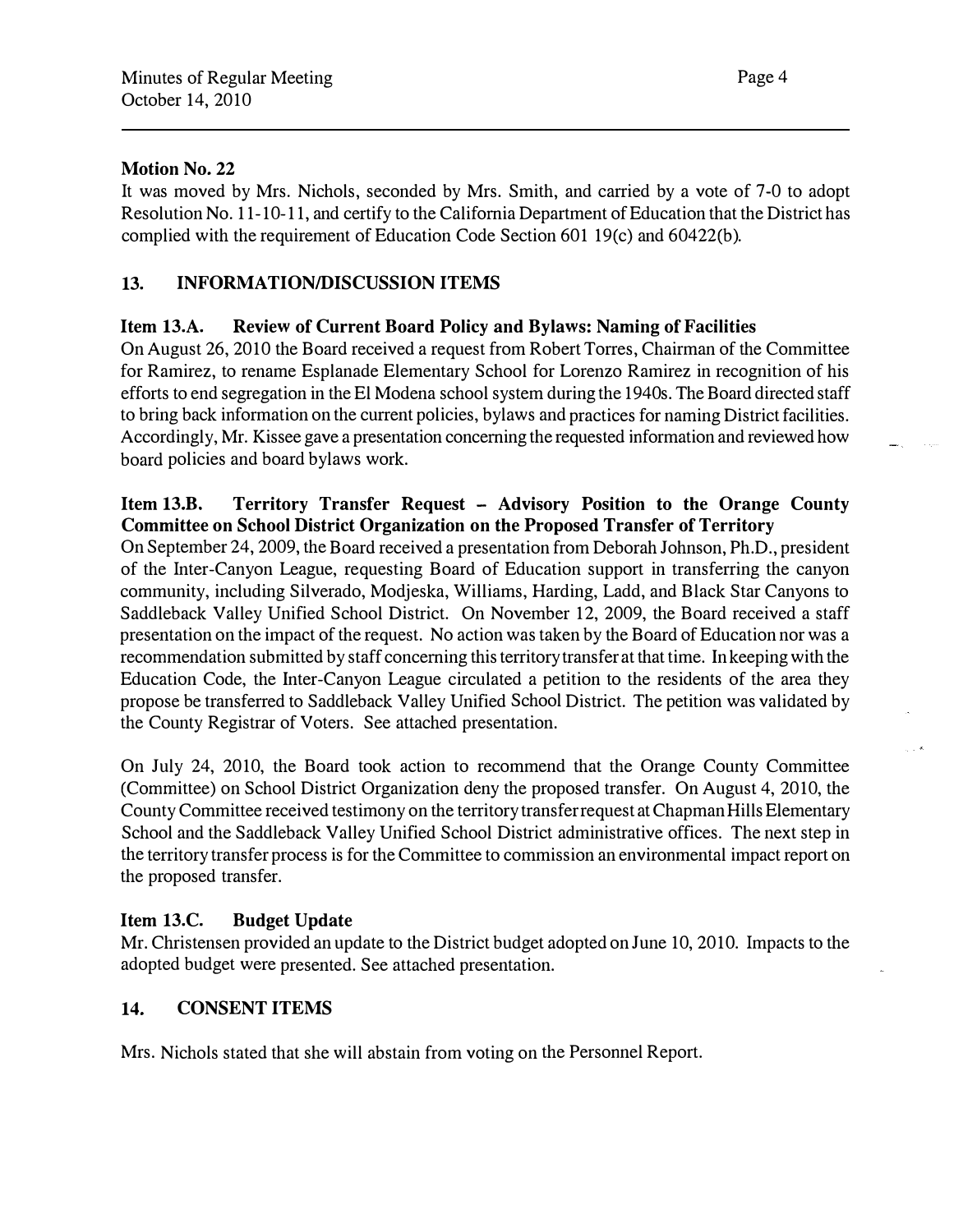#### Motion No. 23

It was moved by Mrs. Smith, seconded by Mr. Wayland to approve the following consent items.

Mrs. Nichols further clarified that she would abstain from voting on the Personnel Report, Item F., page 44, line 118. It was suggested that Mrs. Nichols pull that particular item for a separate vote. See Motion No. 24.

## PULLED ITEM

#### Item No. 14.F. Personnel Report, page 44, line 118

## Amended Motion

It was moved by Mrs. Smith, seconded by Mr. Wayland, and carried by a vote of7-0 to approve the following consent items minus Item F, page 44, line118.

#### Item 14.A. Gifts

The following gift and attached list of cash donations totaling \$78,521.37 was donated to the District for use as indicated. A letter of appreciation will be forwarded to the benefactors.

• Binders and approximately 600 boxes of multi-index tabs, new and used, to be used as needed at school sites, donated by the Orange County Retirement System

#### Item 14.B. Purchase Orders List

The Board approved the Purchase Order List dated September 13, through October 3, 2010 in the amount of \$ 4,466,138.34. See attached Purchase Orders Lists.

#### Item 14.C. Warrants List

The Board approved the Warrants List dated September 13, through October 3, 2010 in the amount of \$3,030,051.57. See attached Warrants List.

#### Item 14.D. Contract Services Report- Administrative Services

The following contract services for Administrative Services were approved:

#### BEST CONTRACTING SERVICES INC.

The District awarded Bid No. 620-Re-Roofing at Canyon High School to Best Contracting Services Inc. on June 10, 2010. Change Orders 1 and 2 increase the value of the contract but do not add any time. The cost and scope were reviewed and found to be reasonable by staff. This change order falls within the allowable maximum per the Public Contract Code.

Deferred Maintenance Funds ................... ..... . .... ..... \$8,840

## CARVER CONSTRUCTION COMPANY, INC.

The District awarded Bid No. FC6020 - Modernization Phase 6 Parking Lot Renovations -Sycamore Elementary School to Carver Construction on June 10, 2010. Change Order Number 1 increases the value of the contract and does not add any additional time to the contract. The cost and scope were reviewed and found to be reasonable by the architect, construction manager and staff. This Change Order falls within the allowable maximum per the Public Contract Code.

Special Reserve/Capital Projects...................................\$8,681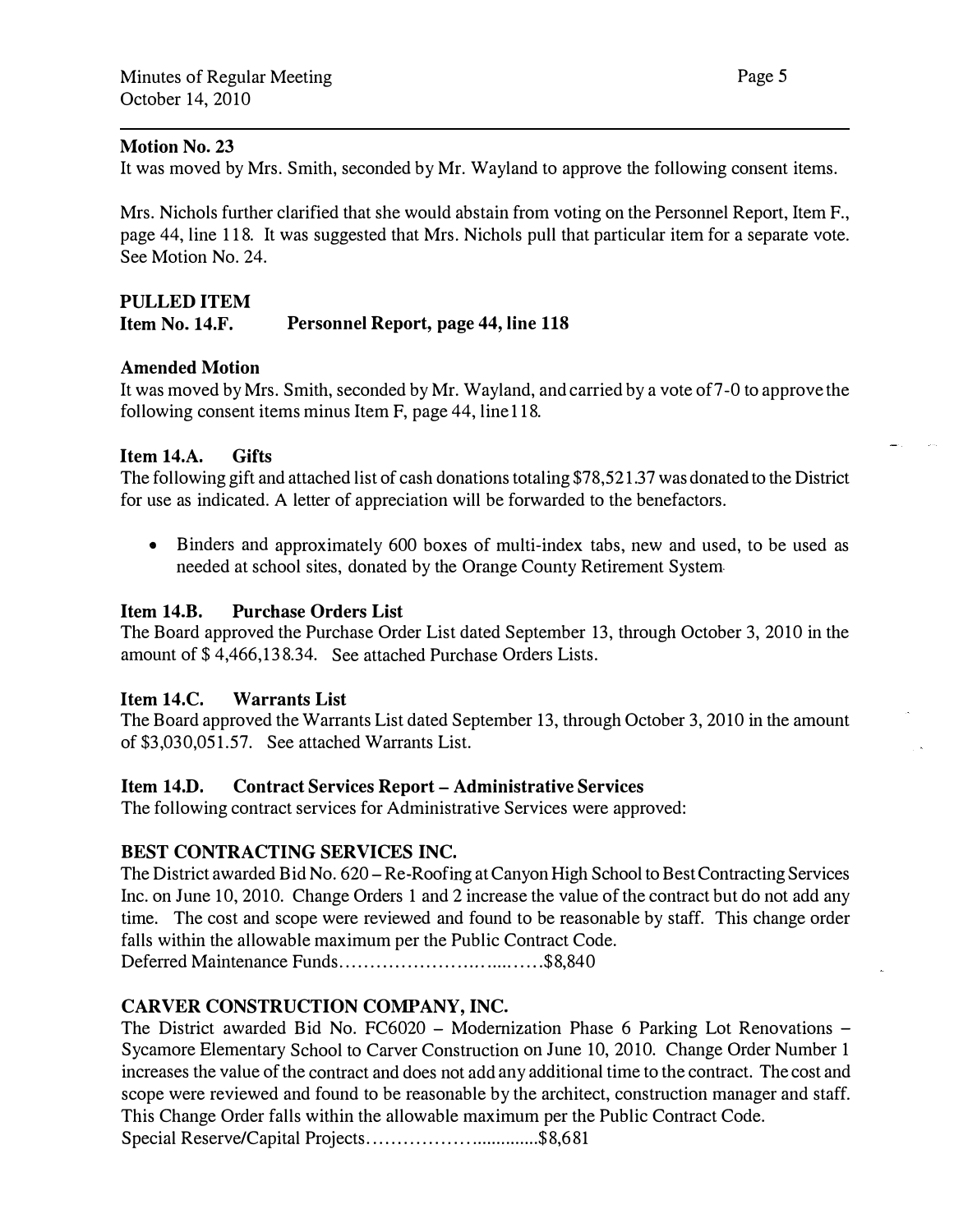## J.D. DIFFENBAUGH, INC.

The District awarded Bid No. FC6019 - Modernization - Yorba Middle School to J.D. Diffenbaugh, Inc., on June 18, 2009. Change Orders  $2.i - m$  and  $3.b - c$  decrease the value of the contract and adds 34 days to Phase 2 and 31 days to Phase 3 of the project. The cost, scope and time were reviewed and found to be reasonable by the architect, construction manager and staff. This Change Order falls within the allowable maximum per the Public Contract Code. Special Reserve/Capital Projects................................... \$(73,912)

## PRIEST CONSTRUCTION SERVICES, INC.

The District awarded Priest Construction Services a contract, as a qualified Division of the State Architect (DSA) inspector, to oversee the on-site inspection of work performed for the McPherson Magnet HVAC, buildings 500 & 600 on May 27, 2010. This item increases the contract due to project delays.

Special Reserves Fund ............not-to-exceed.............\$2,000

#### Item 14.E. Acceptance of Completed Contracts and Filing of Notices of Completion

The Board accepted the contract(s) as completed, authorized staff to file appropriate notice(s) of completion and release the retention payment(s) to the contractor(s) as follows:

Bid No. 620- Re-Roofing at Canyon High School

| Project $(s)$ :                    | Canyon High School             |
|------------------------------------|--------------------------------|
| <b>Bid/Project Board Approved:</b> | June 10, 2010                  |
| Contractor:                        | Best Contracting Services Inc. |
| Purchase Order:                    | 110658                         |
| <b>Completion Date:</b>            | August 27, 2010                |
| <b>Original Project Amount:</b>    | \$378,780.00                   |
| Change Order(s) Amount:            | \$8,840.00                     |
| <b>Total Project Amount:</b>       | \$387,620.00                   |
| Fund $(s)$ :                       | Deferred Maintenance (14)      |

## Item 14.F. Personnel Report

The Board approved the attached Personnel Report.

#### Item 14.G. Student Teaching Agreement- Vanguard University

The Board approved the attached Student Teaching Agreement with Vanguard University.

#### Item 14.H. Contract Services Report- Educational Services

The following contract services for Educational Services were approved:

## AUGUSTIN EGELSEE, LLP

As the result of an agreement in OAH Case No. N2009061340, the District will reimburse the parent of a special education student in satisfaction of educational costs and attorneys' fees. Special Education . . . . . . . . not to exceed . . . . . . . . . . . . . . . . \$8,107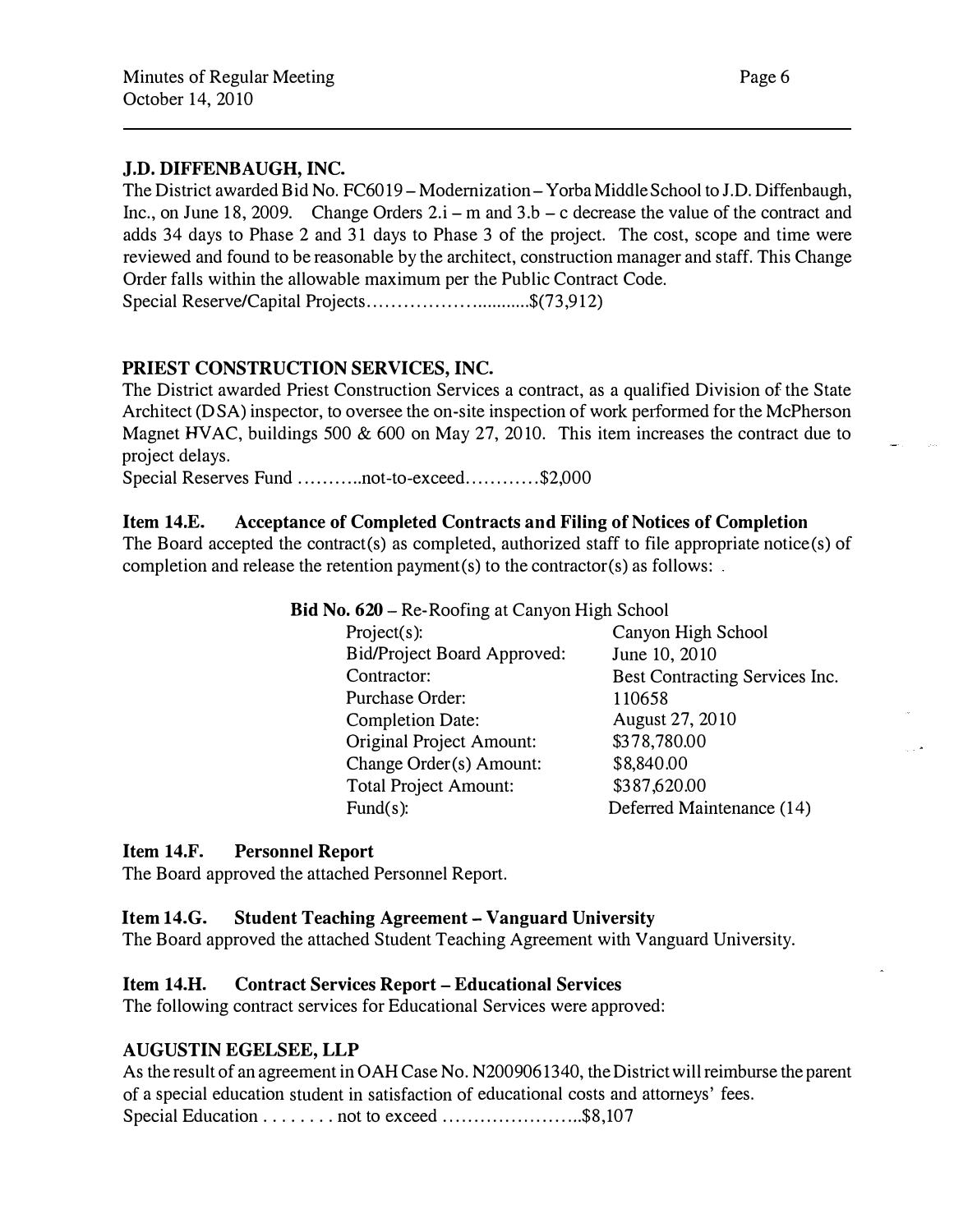## AUTISM BEHAVIOR SERVICES, INC.

Services are required to provide consultation in the area of applied behavior analysis (ABA) during the 2010-11 school year.

Special Education ..... . not-to-exceed ........................... 25,000

# PEARSON LEARNING TEAMS

School Districts are required to provide an equitable share of federal monies to the private schools within their attendance boundaries. Pearson Learning Teams, led by Brad Ermeling, Executive Director of Pearson Learning Teams, will provide ongoing design, leadership, and training for site leaders at Lutheran High School of Orange County. Training will support school-wide implementation of Learning Teams for the 2010-11 school year. Services include access to Pearson materials and technology. Fiscal impact will be the expenditure of restricted categorical fund monies.

Title II, Part A ......... . not-to-exceed ........... ................... . \$15,000

## ORANGE COUNTY DEPARTMENT OF EDUCATION AB430 TRAINING

The Orange County Department of Education, a State Board of Education approved AB430 training provider, will provide training to administrators of Orange Unified School District. AB430 is a required course for administrators of Program Improvement schools. It also fulfills the requirements for the second tier of the Administrative credential. The AB430 training for District administrators focuses on building principals' leadership skills and capacity to serve effectively in their critical and complex roles. The goal of AB430 is to develop principals who come from a variety of contexts and challenging enviromnents, which are able to establish sound and clear instructional goals, who collaboratively develop data-driven instructional strategies, and who lead a school through powerful instructional change. The AB430 training for administrators will cover the following areas: Module I - Leadership and Support of Student Instructional Programs, Module II - Leadership and Management for Instructional Improvement, and Module  $III$  – Instructional Technology to Improve Pupil Performance. AB430 training is to take place for several days out of each year for two years starting September 1, 2010 and ending June 30, 2012. Fiscal impact will be the expenditure of restricted categorical fund monies.

Title I and Title II funds ........ not-to-exceed ..................... . . . . ... \$29, 500

## Item 14.1. Study Trips

The following study trips were approved by the Board of Education:

# Crescent and Olive Elementary -  $6<sup>th</sup>$  Grade Classes – Creekside – Forest Falls – Outdoor Science School - November 1-5, 2010

The sixth grade students from Crescent and Olive Elementary Schools, under the direction of Richard O'Connor and Clifford Kavanaugh, will participate in the Orange County Department of Education's Outdoor Science School program. This five-day program provides students an opportunity to study science in a natural setting. Students will have the opportunity to explore established trails, investigate geological features, observe wildlife and compare plant adaptations. Students will study the night sky through telescopes, participate in line and folk dances, create and perform science and nature skits. The curriculum at the camp is aligned with the California Science Content Standards and the California Science Framework. Students attending the program from each participating school are responsible for the program cost. There is no impact to the general fund. The student cost may be supplemented by funds donated from individual parent organizations. The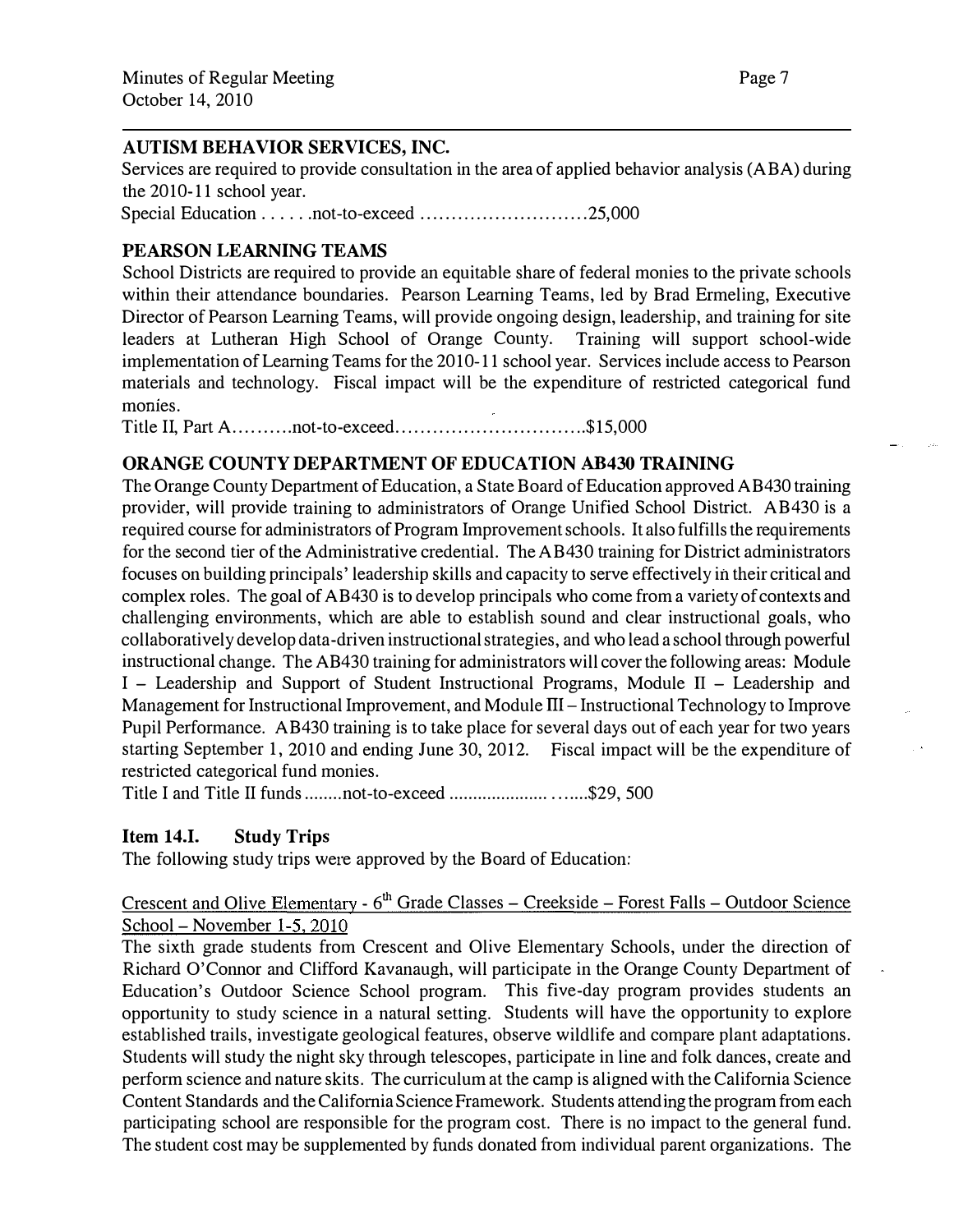cost will not exceed \$380 per student, and scholarships are available.

# McPherson Magnet and Panorama Elementary -  $6<sup>th</sup>$  Grade Classes – Calvary - Running Springs -Outdoor Science School - November 1-5, 2010

The sixth grade students from McPherson Magnet and Panorama Elementary Schools, under the direction of Cathy Priest, Patricia Marzolo, Judy Denenny and Scott Williams, will participate in the Orange County Department of Education's Outdoor Science School program. This five-day program provides students an opportunity to study science in a natural setting. Students will have the opportunity to explore established trails, investigate geological features, observe wildlife and compare plant adaptations. Students will study the night sky through telescopes, participate in line and folk dances, create and perform science and nature skits. The curriculum at the camp is aligned with the California Science Content Standards and the California Science Framework. Students attending the program from each participating school are responsible for the program cost. There is no impact to the general fund. The student cost may be supplemented by funds donated from individual parent organizations. The cost will not exceed \$400 per student, and scholarships are available.

# Nohl Canyon and Villa Park Elementary - 6<sup>th</sup> Grade Classes - Cedar Crest - Running Springs -Outdoor Science School - November 15-19, 2010

The sixth grade students from Nohl Canyon and Villa Park Elementary Schools, under the direction of Sonia Donaldson, Stephanie Munoz, Carrie Smith and Edwin Johnson will participate in the Orange County Department of Education's Outdoor Science School program. This five-day program provides students an opportunity to study science in a natural setting. Students will have the opportunity to explore established trails, investigate geological features, observe wildlife and compare plant adaptations. Students will study the night sky through telescopes, participate in line and folk dances, create and perform science and nature skits. The curriculum at the camp is aligned with the California Science Content Standards and the California Science Framework. Students attending the program from each participating school are responsible for the program cost. There is no impact to the general fund. The student cost may be supplemented by funds donated from individual parent organizations. The cost will not exceed \$360 per student, and scholarships are available.

## Palmyra Elementary -  $6<sup>th</sup>$  Grade Class - Camp Whittle Outdoor Science School - Fawnskin -November 16-19, 2010

The sixth grade students from Palmyra Elementary School, under the direction of Jennifer Newby and Cynthia Thomas, will participate in the YMCA of Metropolitan Los Angeles Camping Services, Camp Whittle program. This four-day program provides students an opportunity to study science in a natural setting. Students will have the opportunity to explore established trails, investigate geological features, observe wildlife and compare plant adaptations. Students will study the night sky through telescopes, participate in line and folk dances, create and perform science and nature skits. The school is centered on an academic theme and all curriculum is based on California State Standards. Students attending the program from each participating school are responsible for the program cost. There is no impact to the general fund. The student cost may be supplemented by funds donated from individual parent organizations. The cost will not exceed \$265 per student, and scholarships are available.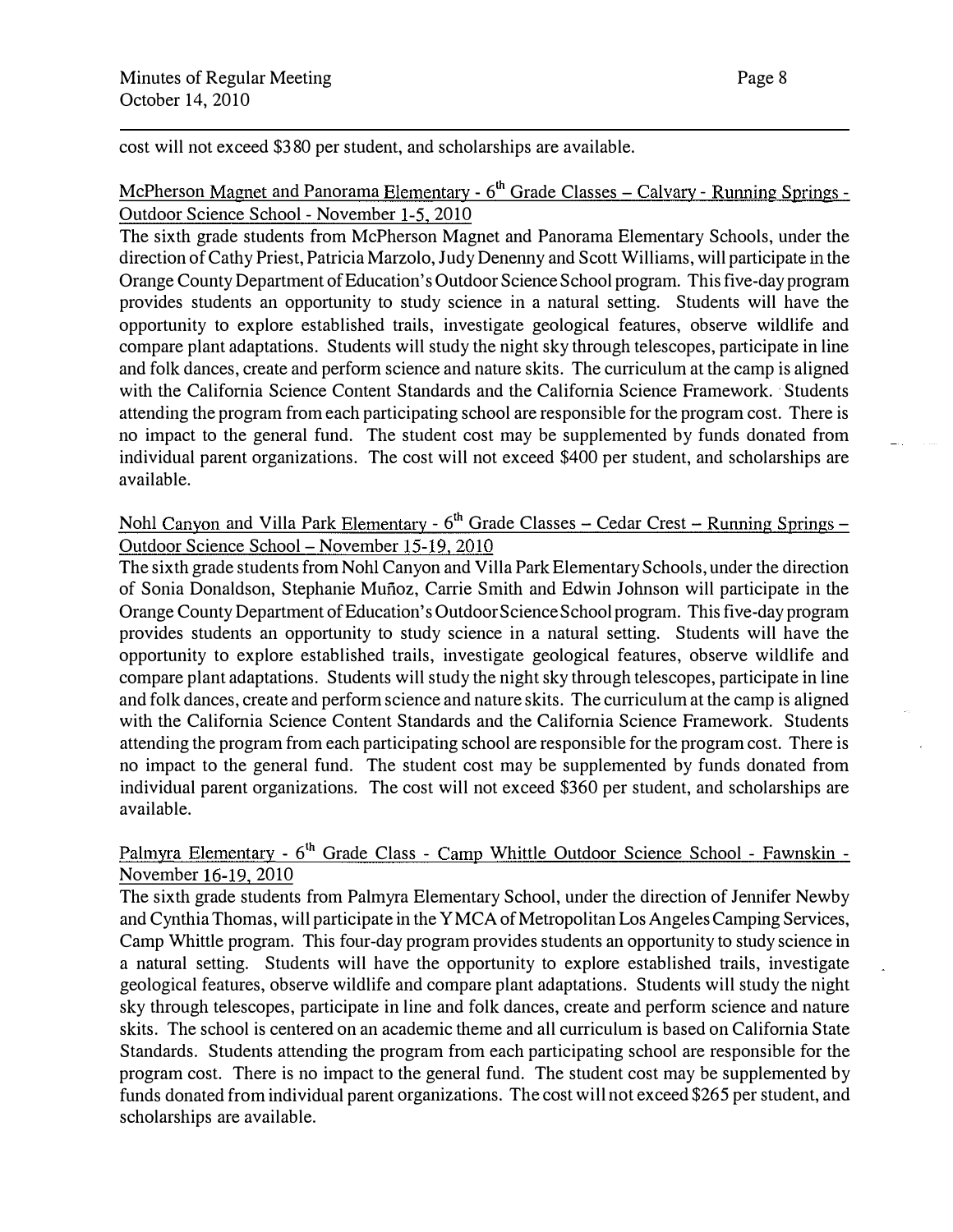Page 9

Taft Elementary - 6<sup>th</sup> Grade GATE Class - Camp Whittle Outdoor Science School - Fawnskin -November 16-19, 2010

The sixth grade GATE students from Taft Elementary School, under the direction of Robert Rosselli, will participate in the YMCA of Metropolitan Los Angeles Camping Services, Camp Whittle program. This four-day program provides students an opportunity to study science in a natural setting. Students will have the opportunity to explore established trails, investigate geological features, observe wildlife and compare plant adaptations. Students will study the night sky through telescopes, participate in line and folk dances, create and perform science and nature skits. The school is centered on an academic theme and all curriculum is based on California State Standards. Students attending the program from each participating school are responsible for the program cost. There is no impact to the general fund. The student cost may be supplemented by funds donated from individual parent organizations. The cost will not exceed \$250 per student, and scholarships are available.

El Modena High School -Marching Band & Colorguard - Fresno, CA- November 19-21, 2010 The El Modena High School Marching Band  $&$  Colorguard, under the direction of John Randy Ames, will travel to Fresno to participate in the Western Band Association Marching Band State Championships. It is a culminating activity to the competitive season. The 48 male and 14 female students will be accompanied by three male and three female adult chaperones. Transportation will be provided by Certified Transportation, transportation company. Transportation costs will be paid for by the Band Boosters. The students and adults will stay at the Piccadilly Inn Airport. The cost per student is \$128 and scholarships are available. The students will miss one day of school and no substitute will be required.

Villa Park High School -Leadership Development Institute, Irvine, CA- November 20-21, 2010 Villa Park High School Future Business Leaders of America Chapter under the direction of their teacher, Theresa Hagelbarger, will travel to Irvine to participate in the Leadership Development Institute. The students will have the opportunity to network with business professionals and other students from schools around southern California. They will also attend workshops and seminars such as business trends, business careers, etc. The forty students will be accompanied by one female and one male adult chaperones. The students will travel by car with their parents to Irvine. The students and adults will stay at the Hyatt Regency Irvine. Cost per student is \$78 and scholarships are available. The students will not miss any school. No substitute will be required.

#### Orange High School - Instrumental Music - Bakersfield, CA - November 20, 2010

The Orange High School Instrumental Music, under direction of Jessica Vandruff, will travel to Bakersfield to participate in field show competitions. Competitions will give students the opportunity to apply what they have been practicing and to perform for an audience of their peers and a panel of professional judges. The 25 male and 28 female students will be accompanied by one male and three female chaperones. Transportation to Bakersfield will be provided by District bus. The students will be leaving in the morning and returning after their competition. This is a one-day event. The Band Boosters will be providing lunch. The students will miss one day of school and no substitute will be required.

Villa Park High School Girls Basketball – Phoenix, AZ – December 17-22, 2010 The Villa Park High School Girl's Basketball team under the direction of their coach Kim Cram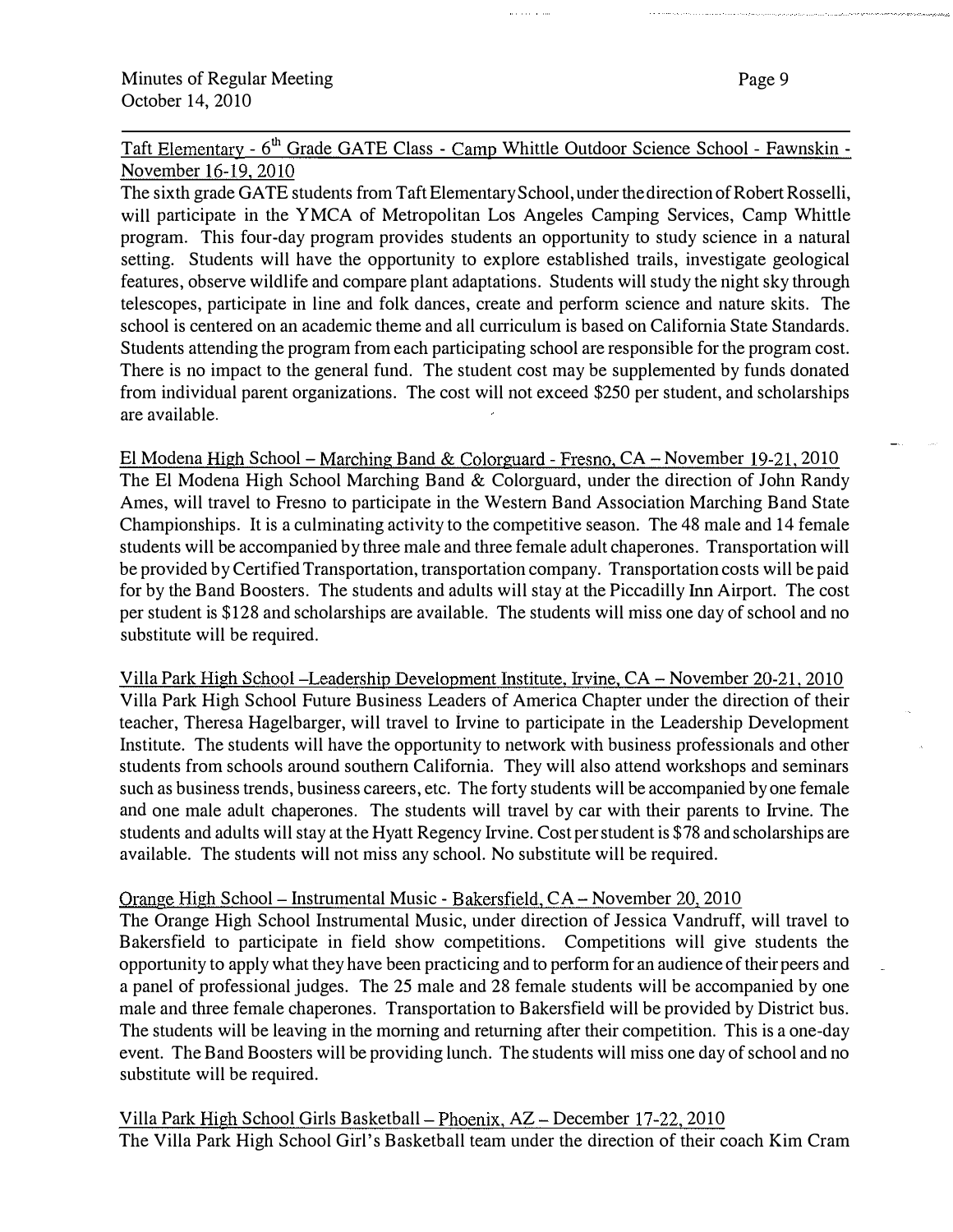would like to travel to Phoenix, AZ to participate in the Tournament of Champions Basketball Tournament. This event will enable the student athletes to showcase their abilities to college coaches. The 15 female student/ athletes will be accompanied by one male and two female adult chaperones. They will be housed at the Grand Resort of Arizona. Transportation will be provided by JetBlue Airlines and parents will provide transportation to and from the Orange County Airport. There is a \$99 fee for this trip and scholarships are available. There is a substitute required and the students will miss one school day.

Serrano Elementary - 5<sup>th</sup> Grade Class – Ocean Institute – Dana Point – January 13-14, 2011 The fifth grade students from Serrano Elementary School, under direction of Victoria Schmul and Jody Beckman, will travel to Dana Point on January 13-14. The students will discover how blood circulates through the heart chambers, lungs and body and how carbon dioxide and oxygen are exchanged in the lungs and tissues. Students will collect data and draw conclusions from the findings. There is no impact to the general fund. The student cost may be supplemented by funds donated from individual parent organizations. The cost will not exceed \$100 per student, and scholarships are available.

Crescent Elementary - 5<sup>th</sup> Grade GATE Class – Ocean Institute – Dana Point – January 18-19, 2011 The fifth grade GATE students from Crescent Elementary School, under direction of Jami Shields, will travel to Dana Point on January 18-19. The students will discover how blood circulates through the heart chambers, lungs and body and how carbon dioxide and oxygen are exchanged in the lungs and tissues. Students will collect data and draw conclusions from the findings. There is no impact to the general fund. The student cost may be supplemented by funds donated from individual parent organizations. The cost will not exceed \$100 per student, and scholarships are available.

Crescent Elementary - 5<sup>th</sup> Grade GATE Class – Ocean Institute – Dana Point – January 19-20, 2011 The fifth grade GATE students from Crescent Elementary School, under direction of Sharon Cecchi, will travel to Dana Point on January 19-20. The students will discover how blood circulates through the heart chambers, lungs and body and how carbon dioxide and oxygen are exchanged in the lungs and tissues. Students will collect data and draw conclusions from the findings. There is no impact to the general fund. The student cost may be supplemented by funds donated from individual parent organizations. The cost will not exceed \$100 per student, and scholarships are available.

Serrano Elementary - 5<sup>th</sup> Grade Class – Ocean Institute – Dana Point – January 20-21, 2011 The fifth grade students from Serrano Elementary School, under direction of Courtney Stilwell, will travel to Dana Point on January 20-21. The students will discover how blood circulates through the heart chambers, lungs and body and how carbon dioxide and oxygen are exchanged in the lungs and tissues. Students will collect data and draw conclusions from the findings. There is no impact to the general fund. The student cost may be supplemented by funds donated from individual parent organizations. The cost will not exceed \$100 per student, and scholarships are available.

# McPherson Magnet -  $7<sup>th</sup>$  Grade Class - Astro Camp - Idyllwild January 21-23, 2011

The 7<sup>th</sup> grade class from McPherson Magnet School, under the direction of Lynne Palucki, will travel to Idyllwild to participate in Astro Camp. Students will experience a variety of science activities such as rockets, space exploration, electromagnetic, states of matter and astronaut training. This science enrichment program is aligned within the California Science Standards. The 90 students will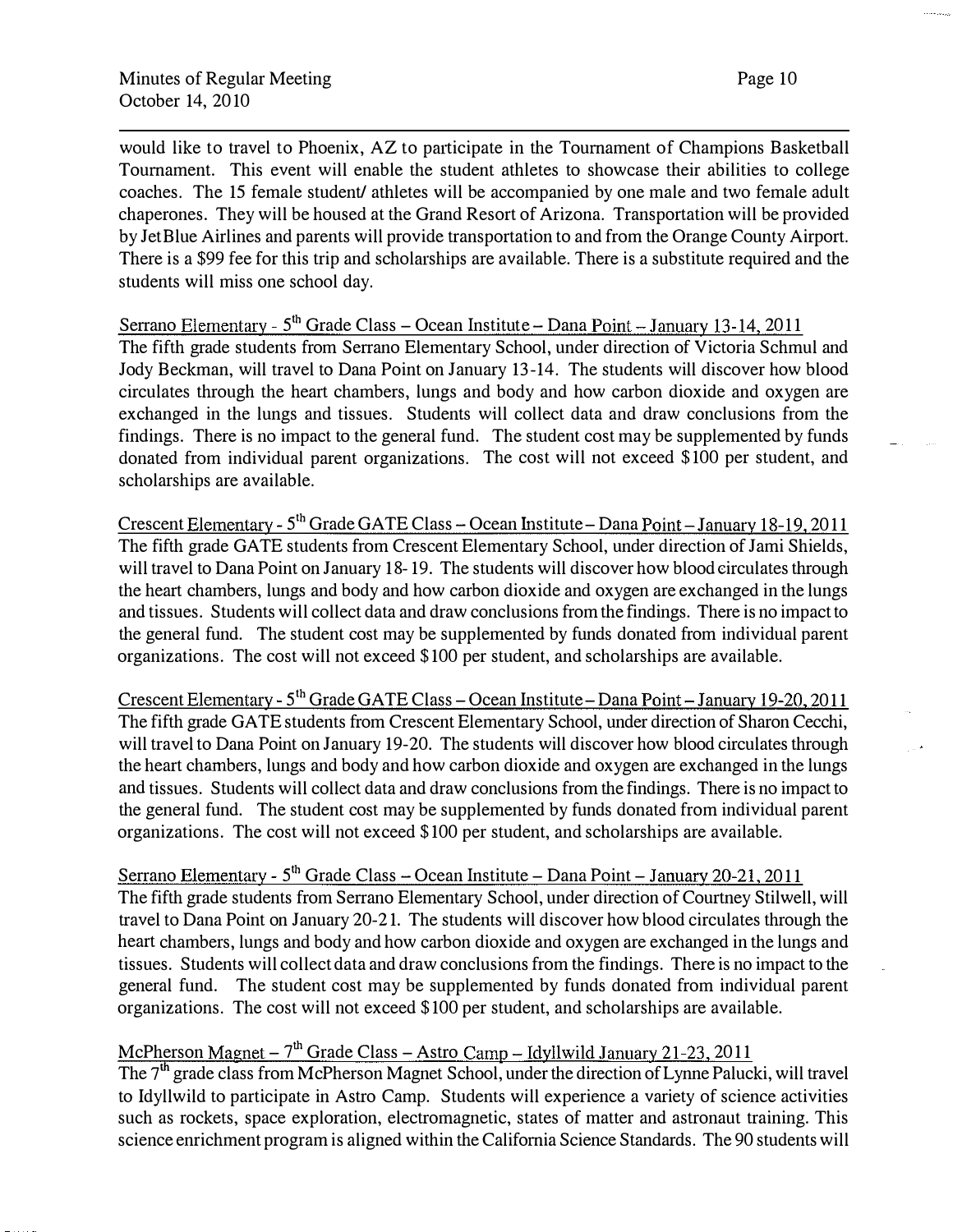be accompanied by four adult chaperones. Students will travel by District bus. The students and adults will stay at The Science Center. Students attending the program are responsible for the program cost. The students cost may be supplemented by funds donated from parent organizations. The cost is \$245 per student and scholarships are available. The students will miss one day of school and substitutes will be required.

# Chapman Hills and Linda Vista Elementary -  $6<sup>th</sup>$  Grade Classes – Calvary - Running Springs -Outdoor Science School January 24-28. 2011

The sixth grade students from Chapman Hills and Linda Vista Elementary Schools, under the direction of Michael Higgins, Janis Murray and Kelly Ward, will participate in the Orange County Department of Education's Outdoor Science School program. This five-day program provides students an opportunity to study science in a natural setting. Students will have the opportunity to explore established trails, investigate geological features, observe wildlife and compare plant adaptations. Students will study the night sky through telescopes, participate in line and folk dances, create and perform science and nature skits. The curriculum at the camp is aligned with the California Science Content Standards and the California Science Framework. Students attending the program from each participating school are responsible for the program cost. There is no impact to the general fund. The student cost may be supplemented by funds donated from individual parent organizations. The cost will not exceed \$400 per student, and scholarships are available.

# Taft Elementary – 4<sup>th</sup>/5<sup>th</sup> Grade GATE Combo Class – Astro Camp February 7-9, 2011

The 4<sup>th</sup>/5<sup>th</sup> grade GATE combo class from Taft Elementary School, under the direction of Alysia Tarpley, will travel to Idyllwild to participate in Astro Camp on February 7-9. Students will experience a variety of science activities such as rockets, space exploration, electromagnetic, states of matter and astronaut training. This science enrichment program is aligned within the California Content Science Standards. Students attending the program are responsible for the program cost. The students cost may be supplemented by funds donated from parent organizations. The cost is \$186 per student and scholarships are available.

## Anaheim Hills Elementary - 6<sup>th</sup> Grade Class - Creekside - Forest Falls - Outdoor Science School -March 28-April 1, 2011

The sixth grade students from Anaheim Hills Elementary School, under the direction of Jeff Hawley and Christina Tanioka, will participate in the OCDE' s Outdoor Science School program. This fiveday program provides students an opportunity to study science in a natural setting. Students will have the opportunity to explore established trails, investigate geological features, observe wildlife and compare plant adaptations. Students will study the night sky through telescopes, participate in line and folk dances, create and perform science and nature skits. The curriculum at the camp is aligned with the California Science Content Standards and the California Science Framework. Students attending the program from each participating school are responsible for the program cost. There is no impact to the general fund. The student cost may be supplemented by funds donated from individual parent organizations. The cost will not exceed \$350 per student, and scholarships are available.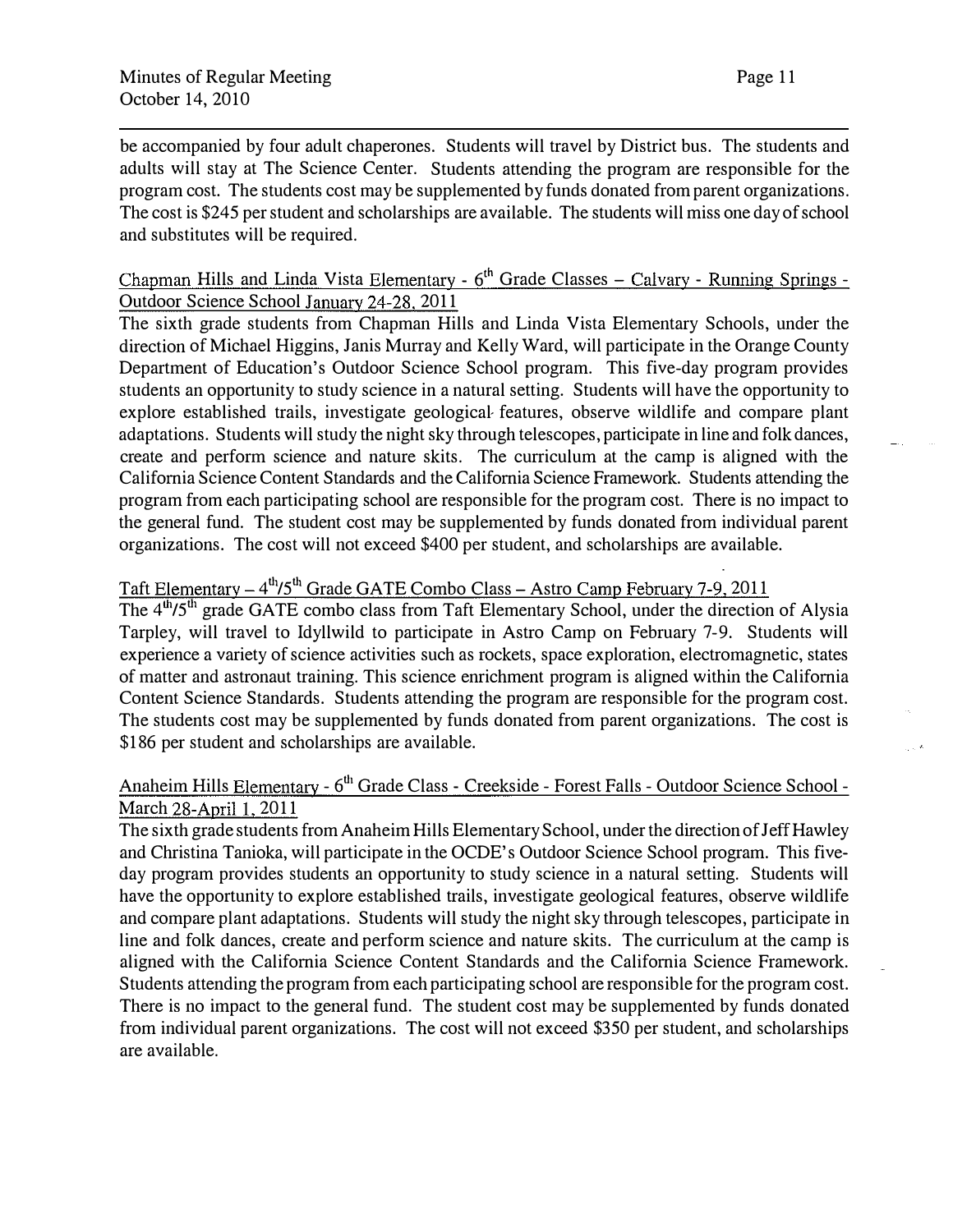## Item 14.J. Acceptance of Contract Funds for 2010-11 Children and Families Commission of Orange County School Readiness Program

The Board accepted the grant funding from the Children and Families Commission of Orange County in the amount of \$175,100.

## Item 14K. Orange County Department of Education Agreement No. 35925

The Board authorized the Superintendent or designee to accept the Early Education and Development grant in the amount of \$2,500.

# Item 14.L. No Child Left Behind Act Supplemental Education Services

As a requirement of the federal reauthorization of the Elementary and Secondary Education Act, referred to as the No Child Left Behind Act, supplemental education services must be offered to parents of eligible students at schools who are in their second or higher year of Program Improvement. Supplemental educational services are additional academic instruction designed to increase the academic achievement of students in low performing schools. The services must be provided by a state-approved provider. The Board approved the No Child Left Behind Supplemental Educational Services contracts with State/District approved service providers. The fiscal impact is the expenditure of restricted categorical fund monies not to exceed \$685,000.

## Item 14.M. First Quarter Report of Uniform Complaints for the Williams and Valenzuela Case Settlements

No Uniform Complaints for any area have been reported during the second quarter for the Williams and Valenzuela Case Settlements.

## Item 14.N. Expulsion of Student: Case No. 10-11-04

The Board upheld the recommendation for expulsion for one calendar year from the date of the Board action and transfer to Community Day School for the duration of the expulsion.

## Item 14.0. Expulsion of Student: Case No. 10-11-05

The Board upheld the recommendation for expulsion for one calendar year from the date of the Board action and transfer to Community Day School for the duration of the expulsion.

# Item 14.P. Expulsion of Student: Case No. 10-11-06

The Board upheld the recommendation for expulsion for the remainder of the current semester and the following semester and transfer to Community Day School for the duration of the expulsion.

# Item 14.Q. Expulsion of Student: Case No. 10-11-07

The Board upheld the recommendation for expulsion for the remainder of the current semester and the following semester and transfer to Community Day School for the duration of the expulsion.

## Item 14.R. Resolution No. 09-10-11: Authorization to Submit a Revised List of Designated Positions Conflict of Interest Code to Orange County Board of Supervisors for Approval

The Board adopted Resolution No. 09-10-11 authorizing submission of the revised Exhibit A, List of Designated Positions, Conflict of Interest Code to include the positions, Deputy Superintendent and Administrator, to the Orange County Board of Supervisors for approval.